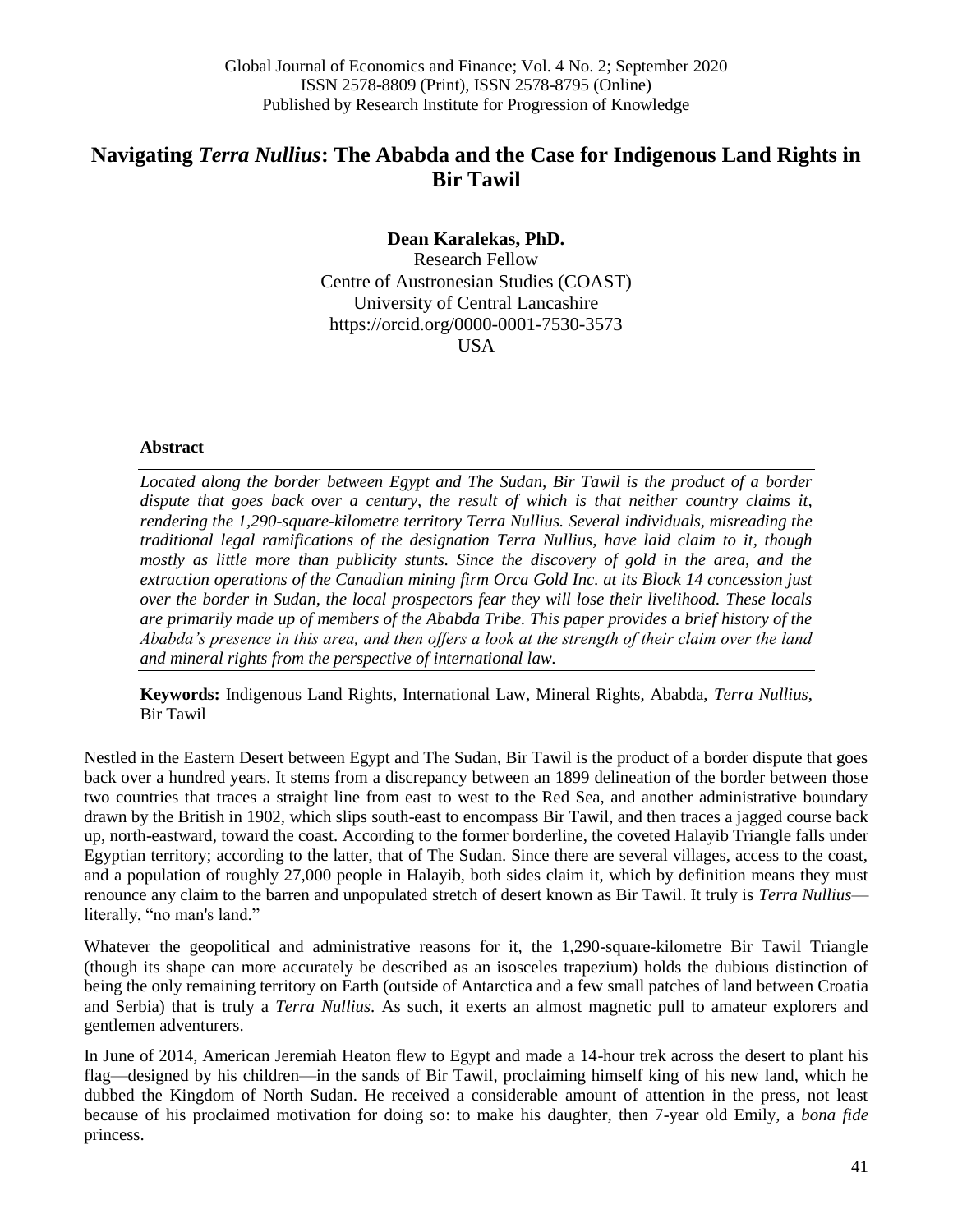This feel-good story has bought Heaton a degree of goodwill despite his clumsy attempts to press his claim officially and seek recognition among the global community of nations. Despite ruling from over 6,000 miles away from his house in southwestern Virginia, Heaton has announced plans to transform the arid land into a center of agricultural production.

In spite of the tenuous legal basis of this claim, Heaton appears intent on pressing the legitimacy of his monarchical status. "This is no-man's-land, and I have claimed it," he is reported as saying. Not long after, on 7 November, 2017, a 24-year-old businessman from India, Suyash Dixit, followed Heaton's lead and reported, via Facebook post, that he too had made the journey to Bir Tawil to plant his own flag—as well as some sunflower seeds: a traditional method of claiming land—and to establish his own kingdom, the Kingdom of Dixit. He, too, declared himself king, as well as acting prime minister, and delegated the position of president to his father. Heaton did not take kindly to this counterclaim, calling Dixit a liar and disputing whether the businessman actually did cross the border into Bir Tawil. A diplomatic impasse soon erupted between these two miniscule kingdoms, which mostly played out on Twitter. Fortunately, the two managed to settle their differences and by all accounts seem to have agreed to develop the land together from their respective homes on other continents (Najarro 2014; Srivastava 2017).

Unfortunately, this new era of peace among micronations did not last long, as a third contender emerged, this one Dmitry Zhikharev, from Russia, who claims to have visited the *Terra Nullius* mere months after Heaton, and who disputed whether either Heaton or Dixit actually made the trek there, instead merely taking photographs of themselves in the desert nearby. For what it's worth, Zhikharev named his realm Kingdom Mediae Terrae—the Kingdom of Middle Earth, in homage to author J. R. R. Tolkien. Of course, he declared himself king, too (Dahshan 2019).

There have been other claims to Bir Tawil, mostly played out over social media and without the claimants ever having embarked on the trek to the physical location itself—a Grand Dukedom of Bir Tawil and King Henry I of the Kingdom of Bir Tawil among them—until this growing coterie of competing royalty all began to seem something of an inside joke among those with an interest in cartography and the specialist community of micronations.

It was due to this recent interest in Bir Tawil that the author joined an expedition to the territory, to speak to local informants familiar with the situation in order to obtain a perspective on the viability of the aforementioned claims, as well as to determine what the true situation is in the *Terra Nullius* (Karalekas, 2020). Prior to the expedition, every source of information online had indicated that this was, in every way, a veritable no man's land: A population of zero, according to Wikipedia. This turned out not to be the case. In fact, far from being an unpopulated patch of desert, a people called the Ababda have had a presence there going back at least as far as the Roman Empire.

Although their ethnicity and exact origin is difficult to define, the Ababda are an ancient people of Hamitic origin, and are physically closer than any other African peoples to the ancient Egyptians. They are indigenous to Africa, as opposed to many of their Bedouin neighbours, who trace their origins to the Arabian Peninsula. The Ababda, as part of the Beja conglomerate of clans and tribes (and it should be pointed out that this is far from a widely accepted categorization), may be the descendents of the peoples referred to as the Medjay during the Middle Kingdom (2040-1782 BC) and those dubbed Blemmyes by the Greeks in Greco-Roman and Byzantine times (332 BC-AD 641). The latter were first mentioned 2,500 years ago by Herodotus, the Greek historian, who describes them in "The Histories" as being *Akephaloi*, or headless. Blemmyes would go on to be reinterpreted during the European Middle Ages as a race of people without heads, living at the edge of the known world, whose eyes and mouths are in located in their chests (Lobban 2003; Guirguis 1956; Paul 1954).

Despite Herodotus's fanciful (and obvious hearsay) description, that this people have inhabited the area for millennia is without doubt. Barnard (2009) points to certain items of material culture widely employed by Beja peoples today that show great similarity with those found in ancient Egyptian tombs, and which have thus been interpreted as evidence for cultural continuity. In a similar vein, Murray (1923) records their use of traps that resemble a wheel with spokes, but without hub, into which a hapless gazelle may place its foot, only to become trapped by the bamboo or wooden spikes within. The contraption is common in The Sudan, but unknown to the Arabs, and its use dates back to the earliest dynastic times in ancient Egypt.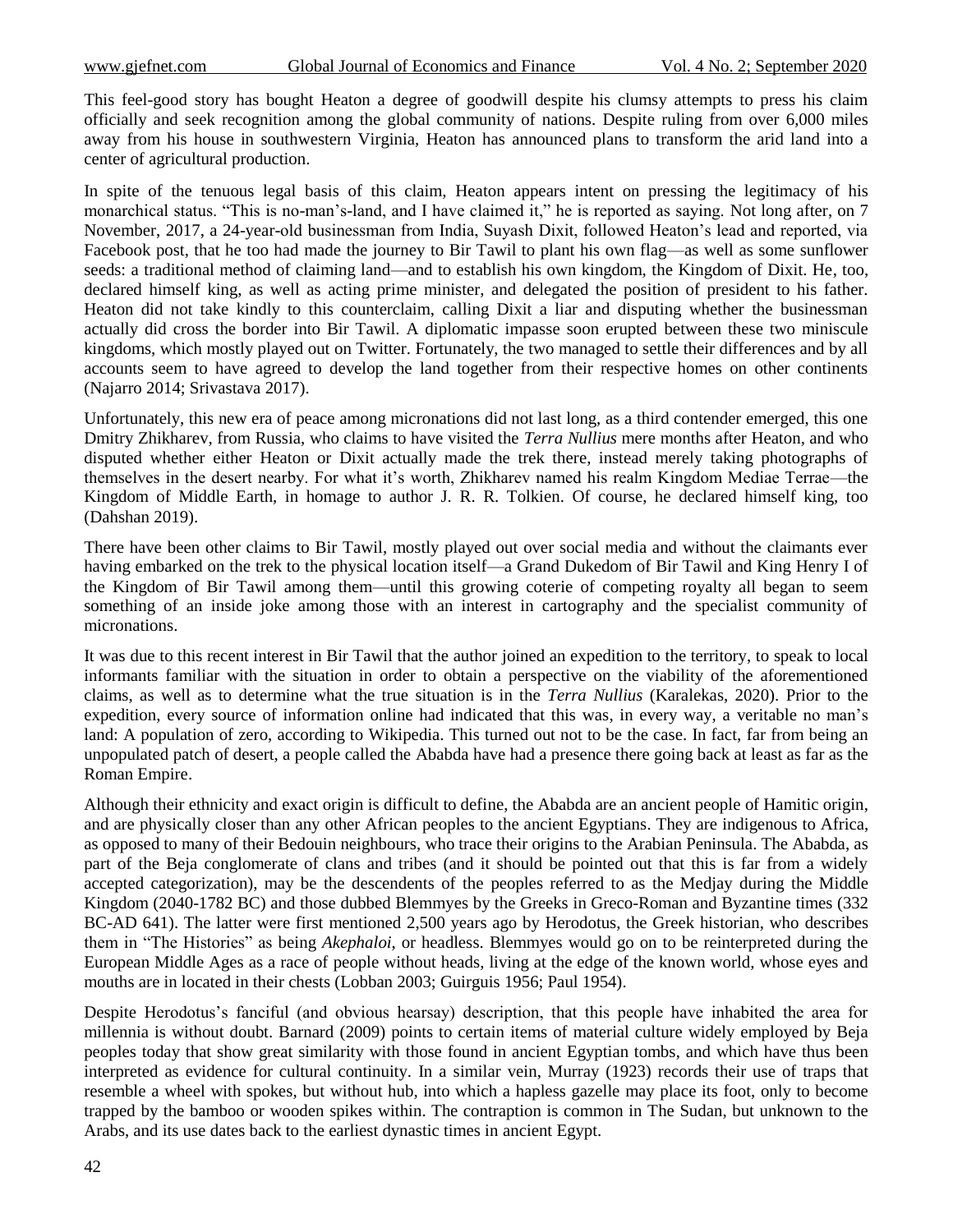While Murray relays claims from his local informants that the father of the Ababda was Zubayr' ibn el Awwam, he also cites John Lewis Burckhardt who, writing a century earlier in his "Travels in Nubia," places that honor with Selman of the Beni Helal (Burckhardt 1822). Rather more poetically, the Ababda have been called "the sons of the Jinns‖ (Minahan 2016), referring to the mythical and magical creatures of pre-Islamic folklore known in the West as "Genies:" magical being who are habitually trapped in bottles or lamps and known to confer a trio of wishes upon their inadvertent rescuers. This appellation may date at least as far back as Murray (1923), who had heard from informants among the fellahin near Qena that an Abadi will vanish from sight after going just two or three hundred yards in the desert; a skill that speaks to their mysterious, Jinn-like abilities, and their absolute command of the desert.

Indeed, as a nomadic people, the Ababda ethnic group are extremely knowledgeable about their desert surroundings and how to use whatever this harsh environment provides. They are famed for their hunting skill, their proficiency in animal husbandry, their craftsmanship, and their familiarity with the medicinal properties of desert flora. For this reason, they often found employment as guides, using their knowledge of the desert to help caravans make the arduous journey from the Nile to the Red Sea (Murray 1923; Starkey 2000; Bos-Seldenthuis 2007).

The Ababda have lived through many changes to their environment over the centuries, and as a result have adapted to those changes while managing to retain many of their ancient customs and traditions. Today, modern communication technology and tourism present a new challenge: exposure to the outside world. Time will tell how they adapt to this new change, which when paired with rapid urbanization, the increase in military activity in the area, and foreign-run gold-mining operations near the Egypt-Sudan border puts pressure on the traditional Ababda way of life. This represents a threat to their culture, very little of which has been recorded or studied by anthropologists (Bos-Seldenthuis 2007).

Their pastoral nomadic lifestyle was dealt a particularly hard blow in the 1990s when tourism as an economic activity grew along the Red Sea coast, providing jobs and a more settled existence to many young Ababda men. At the same time, the government was building villages and attempting to push them into a more sedentary lifestyle. As a result, there is something of a generation gap that has developed between the older generation, who have known life in the desert, and the younger generation, which has chosen for various reasons to migrate to a more urban environment—an experience that attenuates desert skills and knowledge, and may cause this placespecific expertise to eventually become lost (Wendrich 2003; Hamed *et al*. 2002).

This is a particularly devastating loss in the case of the Ababda, as according to Guirguis (1956), the ethnic group has managed to uphold its unique identity and traditional lifestyle going back almost to the time of the ancient Egyptians by being what he terms a 'sacred' society—one that maintains its customs for the very reason that they are old, and therefore revered. As such, the ethnic group has avoided becoming assimilated into the larger Egyptian or Sudanese cultures. Indeed, they are characterised as having an intense in-group feeling and being suspicious of outsiders.

The people that operate the gold extraction operation in Bir Tawil are members of the Ashabab—one of the four dominant branches (tribes, or *qaba'il*) of the Ababda; the others being Fuqara' wa Milikab, al-Abudiyya wa Shanatir, and al-Jamaliyya. Murray (1923) presents a detailed genealogy of the succession of Ashabab Sheikhs up to the point at which he was writing (Murray 1923; Nielsen 2004).

This part of the Nubian Desert has long been famous for its gold mining, as well as for the arduous nature of the endeavor. Writing over two thousand years ago, the Greek historian Diodorus of Cicily described mines of gold, silver, iron, and brass at Meroë, as well as the brutal methods by which the Egyptian kings extracted said wealth, including through the use of prisoners of war and "persons convicted by false accusation—the victims of resentment" (Booth 1700). As cited by Wilson (1994), Diodorus continues:

―And not only the individuals themselves, but even whole families are doomed to this labour, with the view of punishing the guilty and profiting by their toil. The vast numbers employed are bound in fetters and compelled to work day and night without intermission, and without hope of escape; for they set over them barbarian soldiers who speak a foreign language, so that there is no possibility of conciliating them by persuasion or through familiar intercourse. No attention is paid to their persons, they have not even a piece of rag to cover themselves; and so wretched is their condition that all who witness it deplore the excessive misery they endure."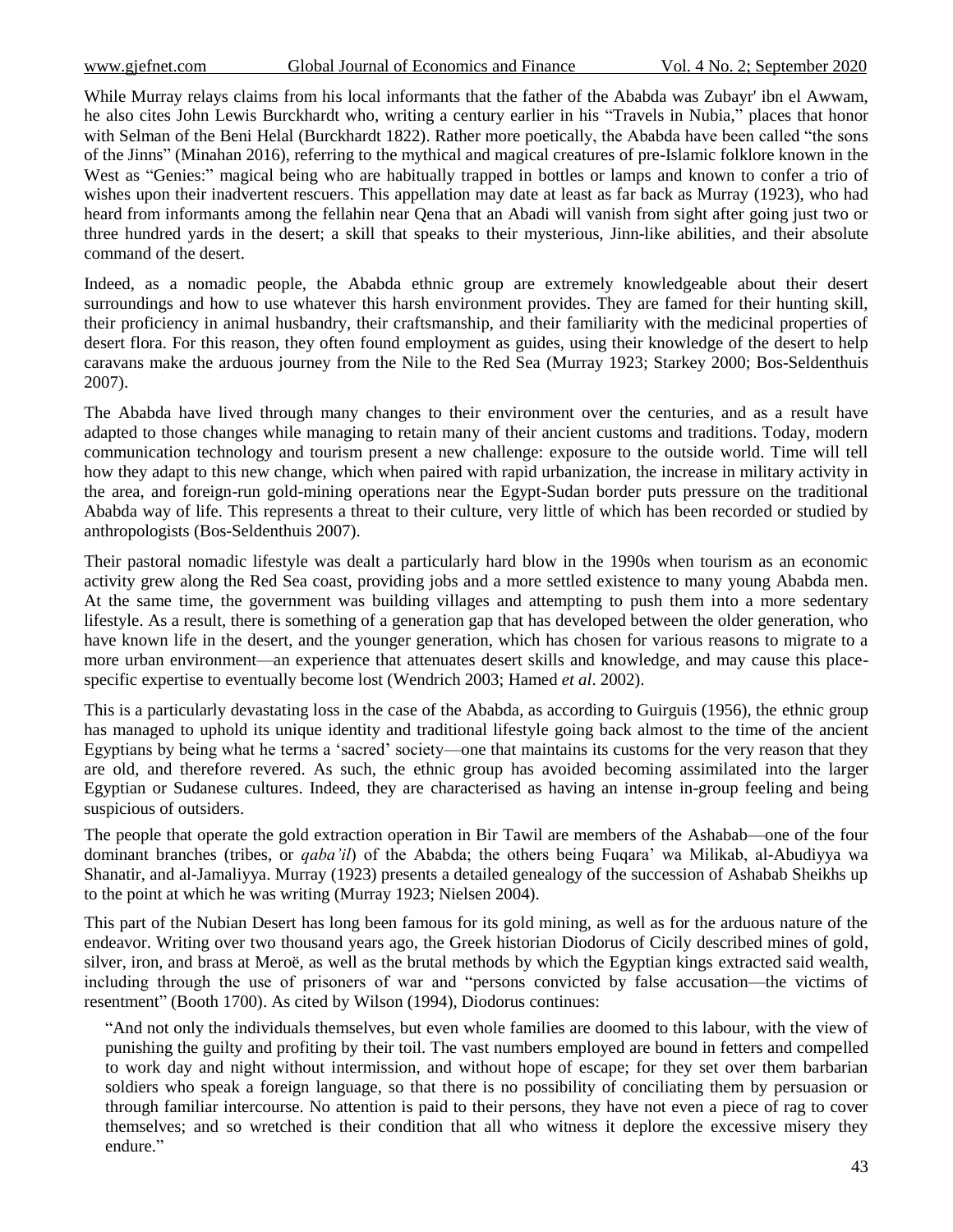Mines dating back to the time of the Romans were successively worked until at least the Middle Ages, and even revived in the early years of the twentieth century, according to the writings of Sir Eldon Gorst, who in 1902 visited the Eastern Desert in his capacity as an advisor to the Egyptian government and found that gold extraction here necessitated higher working expenses and difficult conditions for smaller reward (Starkey 2000). The author found this description echoed in the words of a local informant, to wit: The easy gold had been taken, and only the hard gold remained. The informant, an Abadi named Shady, described how new veins of extractable gold had been discovered in Bir Tawil about fifteen years ago, and how the Ababda people set themselves to the task of mining it, becoming rich in the process. They do so in a way that differs little from the process employed thousands of years ago.

A rare surviving fragment of the lost works of Agatharchides described the process, and the cruelty, employed in the Egyptian gold mines here. A description of these conditions penned by the second-century Greek historian and geographer is cited by Maclaren (1908):

"They put fire to the veins, and the stone thus loosened is carried away and crushed. An expert miner performs the work of tracing the vein, and brings the labourers to those places, dividing the work among them according to the capacity of the individual. The strongest, and those still in the prime of life, are used to break the stones, and to work in the shafts. With nothing but their own strength they break the stone with heavy iron hammers, and follow the ill-defined course of the gold-bearing vein. A light is fixed to their foreheads, and then, under the eyes of their tyrannical overseers, they break the gold-bearing stone. Children bring the broken stone out from the mines; old men carry it to those who have to crush it, a work which is effected by strong men of 30 years of age, using iron pestles in mortars hewn from the solid rock; so they reduce it until the largest piece is no bigger than a pea … Finally, it is transferred to melters, who melt it in a clay pot, and in proportion to its quantity they add a lump of lead, grains of salt, a little alloy of silver and lead and barley bran. The mouth of the pot being carefully covered and luted round, they keep it fused five days and five nights consecutively; [...] in the end they find none of the things that were put in together, but only a mass of molten gold, but little less than the original matter."

This technique, described almost two millennia ago by Agatharchides, is repeated almost verbatim by a modernday reporter writing in Quartz magazine: Peter Schwartzstein (2015) describes, "a scene like something out of *Mad Max*. Overseers set truck tires alight to soften ground that's been baked solid by the fierce Sahara sun. As the flames relent, newly arrived workers—those who haven't yet earned their stripes—step into the breaches to blast away chunks of the weakened turf with homemade explosives. A series of muffled bangs ring out across the desert encampment."

The scene described by Schwartzstein and Agatharchides alike is largely the scene encountered by the author in Bir Tawil, in an Ababda-run gold-extraction operation that appeared as extensive as it is precarious. Local informants relayed their apprehension and fear that members of a foreign-run mining consortium might set their sights on their bounty. Indeed: immediately south of the Bir Tawil border with Sudan, the Canadian mining firm Orca Gold Inc. is busy extracting the precious metal at its Block 14 concession, which covers 2,170 square kilometers of desert land. According to the company's website, Orca (under its previous name, Shark Metals) acquired the right to purchase a 70 percent interest in the property in 2011 and began exploration that same year. Drilling began in 2012, and has continued since. Orca's exclusive prospecting license for the area was renewed again in May 2017 (Phillips 2015; Block 14 Gold Project n.d.).

It is very likely that the unprecedented geopolitical situation in which Bir Tawil finds itself (to wit: that it is claimed by no actual nation) is the only reason why Western mining concerns have not yet supplanted the Ababda operation there. What then are their rights in the area? According to international law, a strong case can be made for the ethnic group's sovereignty over the land, as well as their rights to what lies beneath it.

Any assessment of international law and what it has to say on the Ababda's rights in this regard would arguably begin with the work of philosopher and theologian Francisco de Vitoria, who was a renowned jurist in Renaissance Spain. Vitoria was a pioneer in his extension of the principles of natural law into the international sphere when he contended that the concept of *jus gentium*, or "law of Nations," (which dates back to the Roman legal system) compels nations as well as peoples, and that without just cause, indigenous peoples could not be dispossessed of their natural dominion over their lands (Vitoria 1991).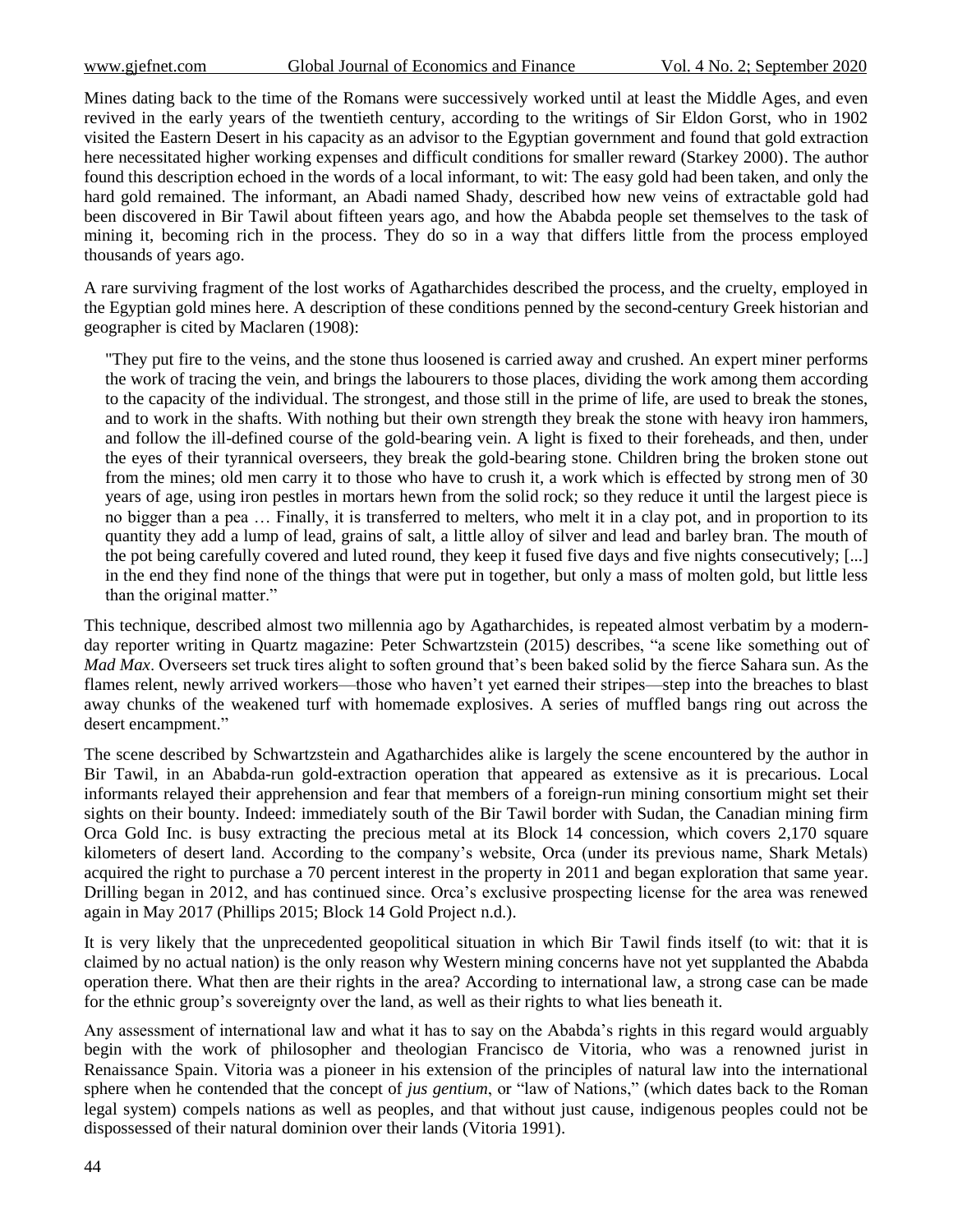Roman law is also the source of the concept, already discussed, of *Terra Nullius*, to wit: land without an owner could be claimed by any nation, providing certain conditions are met. As a result, indigenous occupancy was redefined, or outright ignored, in order to apply *Terra Nullius* as a means to appropriate land. Australia presents a relevant illustration of this point, wherein Aboriginal lands were routinely taken over by the settler population on the basis of this legal interpretation of *Terra Nullius*, citing the nomadism of the Aboriginal peoples as not rising to the standard of permanent occupation.

This legal paradigm is anachronistic, however. It held dominance throughout the colonial era and lasted until the mid 1970s, when a landmark ruling was issued by the International Court of Justice. In the 1975 Western Sahara Case, the ICJ expanded the legally acceptable definition of international land tenure beyond the strictly European notion of land title when it issued the following finding:

―It [is] clear that the nomadism of the great majority of the peoples of Western Sahara at the time of its colonization gave rise to certain ties of a legal character. […] The tribes, in their migrations, had grazing pastures, cultivated lands, and wells or water-holes in both territories, and their burial grounds in one or other territory. These basic elements of nomads' way of life […] were in some measure the subject of tribal rights, and their use was in general regulated by customs" (Gilbert 2014)

This proved to be a small step, however, and it would take decades before an adherence to human rights standards would eventually transform the structure of the international legal system. A 1986 UN report titled "The Problem" of Discrimination against Indigenous Populations" looked specifically at the human rights issues raised by mining operations in indigenous peoples' lands by stating that:

―Where possible within the prevailing legal system, the resources of the subsoil of indigenous land also must be regarded as the exclusive property of indigenous communities. Where this is rendered impossible by the fact that the deposits in the subsoil are the preserve of the State, the state must [...] allow full participation by indigenous communities in respect of: the granting of exploration and exploitation licenses; the profits generated by such operations; the procedures for determining damage caused and compensation payable to indigenous communities as a result of the exploitation of the resources of the subsoil of indigenous land and in the consideration of all consequences of such exploration and exploitation activities.

―No mining whatsoever should be allowed on indigenous land without first negotiating an agreement with the indigenous peoples who will be affected by the mining, guaranteeing them a fair share of the revenue that may be obtained," the report continued (Orellana 2002; Cobo 1986).

Today, there are a number of legal instruments that reflect a general acceptance of the notion that indigenous peoples have the right to be consulted prior to any law or action, taken by a national government, that affects them. Thus, the right of indigenous peoples over their land is not restricted to demonstrable possession, but also from their spiritual connection and communal stewardship over the land in question (Anaya 2005).

Article 26 of the United Nations Declaration on the Rights of Indigenous Peoples lays this out succinctly:

1. Indigenous peoples have the right to the lands, territories and resources which they have traditionally owned, occupied or otherwise used or acquired.

2. Indigenous peoples have the right to own, use, develop and control the lands, territories and resources that they possess by reason of traditional ownership or other traditional occupation or use, as well as those which they have otherwise acquired.

3. States shall give legal recognition and protection to these lands, territories and resources. Such recognition shall be conducted with due respect to the customs, traditions and land tenure systems of the indigenous peoples concerned (Assembly 2007).

This legal recognition is all the more important given the uncomfortable reality that indigenous peoples tend to inhabit underdeveloped areas marked by vulnerability to natural and man-made disasters where they often experience difficulty in eking out an existence, including in such harsh environments as the high mountains, the tundra, and in the case of the Ababda and others, the desert. In such hardscrabble biomes, natural resources take on an added importance, not just because such resources are often inextricably linked to the ethnic group's culture, traditions, and spiritual and/or religious belief systems, but for mere survival. The right to have a say in how those natural resources are exploited is therefore far more important to indigenous populations than it is to the country's city dwellers, often living hundreds of miles away.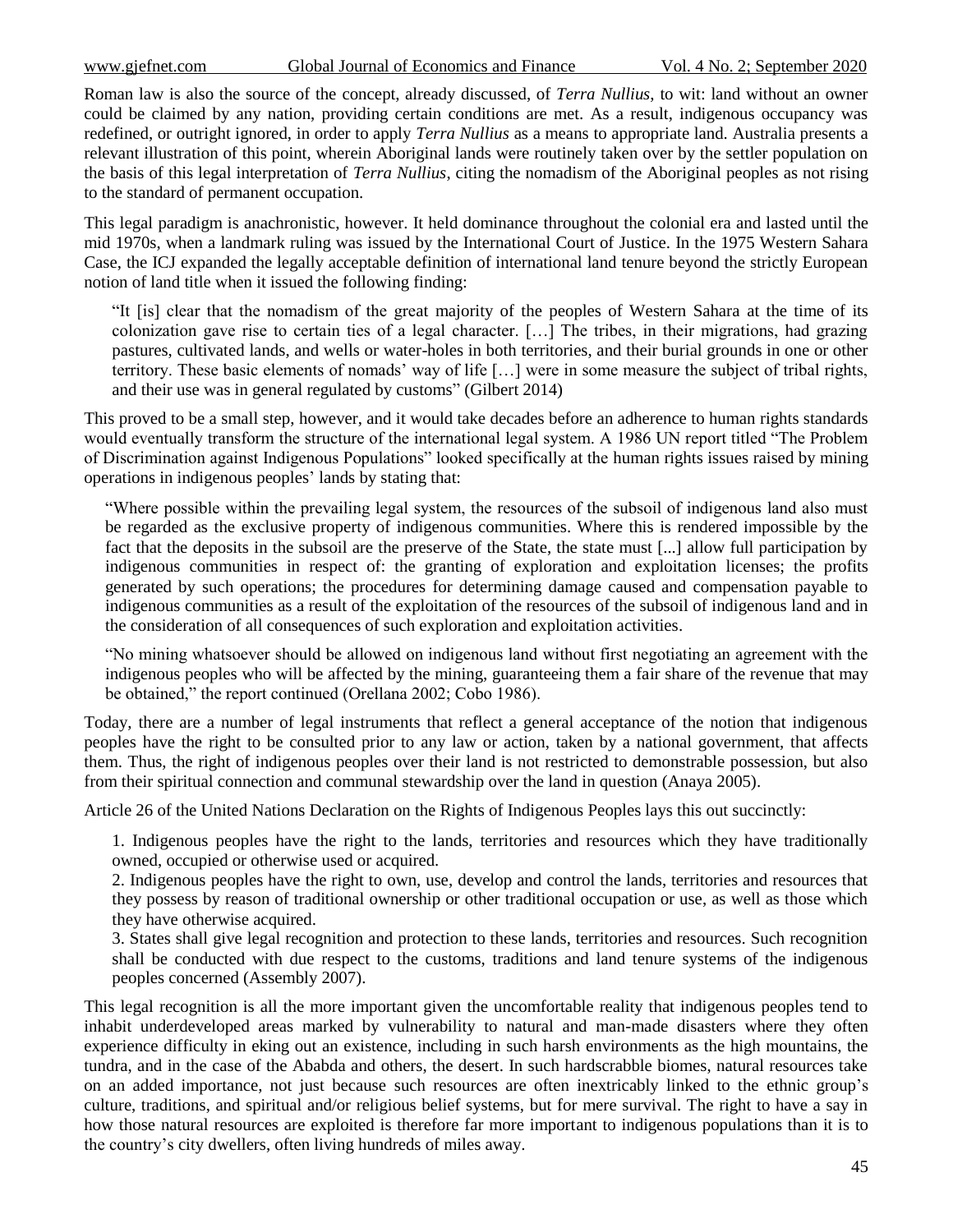Moreover, while an argument can be made that such urban populations benefit from national programs to commodify natural resources, it is clear that they share less of the risk of the negative impacts of the extractive industry. These risks are numerous and include forest fires, pollution of drinking water, deforestation, loss of arable and/or grazing land, and the very real risk of forced relocation (Skogvang 2013).

The question remains: what parties are responsible for the extractive industry's impact on indigenous populations? In other words, whom do you sue? Governments themselves are rarely involved directly in the extraction of gold, petroleum or other fruits of the mining industry, limiting their involvement to negotiating that right away to one of the world's large multinational mining or oil companies. Therefore, while the aforementioned UN declaration lays out—albeit in a nonbinding document—the rights and responsibilities of including consultations with affected indigenous populations, this obligation is aimed at the government, not the corporation.

Indeed, the right to own property is the very cornerstone of capitalist economics. It has likewise been deemed an inalienable human right, laid out in such seminal documents of international legal jurisprudence as The Universal Declaration of Human Rights, The European Convention on Human Rights (ECHR), and The American Convention on Human Rights (ACHR). (Skogvang 2013). A number of instruments exist, therefore, that may be used to bolster the Ababda's legal claim over the mineral rights of their traditional land, including that portion currently delineated by the borders of Bir Tawil.

For example, the Committee on the Elimination of Racial Discrimination (CERD)—the body that monitors implementation of the Convention on the Elimination of All Forms of Racial Discrimination—adopted a General Recommendation XXIII (51) on the rights of indigenous peoples at the Committee's 1235th meeting on 18 August, 1997, which included the following text:

―The Committee especially calls upon States parties to recognize and protect the rights of indigenous peoples to own, develop, control and use their communal lands, territories and resources and, where they have been deprived of their lands and territories traditionally owned or otherwise inhabited or used without their free and informed consent, to take steps to return those lands and territories. Only when this is for factual reasons not possible, the right to restitution should be substituted by the right to just, fair and prompt compensation. Such compensation should as far as possible take the form of lands and territories" (Daes 2001).

Even in cases where the government retains ownership over mineral right to a territory—as opposed to the unique situation in Bir Tawil—there are still duties and responsibilities to the indigenous population. One may turn to Article 15 of the International Labour Organization Convention Concerning Indigenous and Tribal Peoples in Independent Countries, or ILO No. 169. On the issue of ownership over sub-surface resources, Article 15 (2) is clear:

―In cases in which the State retains ownership of mineral or sub-surface resources or rights to other resources pertaining to lands, governments shall establish or maintain procedures through which they shall consult these peoples, with a view to ascertaining whether and to what degree their interests would be prejudiced, before undertaking or permitting any programmes for the exploration or exploitation of such resources pertaining to their lands‖ (International Labour Organization 1989).

The latter applies even when the state "retains ownership of mineral or sub-surface resources," which is not so cut and dry in a *Terra Nullius* like Bir Tawil. Hence, the Ababda case would seem to be even stronger than it would otherwise be were the state—be it Egypt or Sudan—to claim effective control over the territory. This is a position that the Ababda could use to leverage favourable concessions from the government, especially as the government of Sudan, for example, is reliant upon development assistance from such world bodies as the World Bank, for example.

In the "Indigenous Peoples' Right to Free, Prior and Informed Consent and the World Bank's Extractive Industries Review" (hereinafter EIR), the Eminent Person's Advisory Panel recommends that the World Bank deny funding to any projects that fail to obtain free, prior and informed consent from potentially affected indigenous peoples. Indeed, the EIR goes further, suggesting that such consultations must result in "broad community acceptance" of the project in question. "The Bank Group will only support extractive industry projects that have the broad support of affected communities (including Indigenous Peoples communities).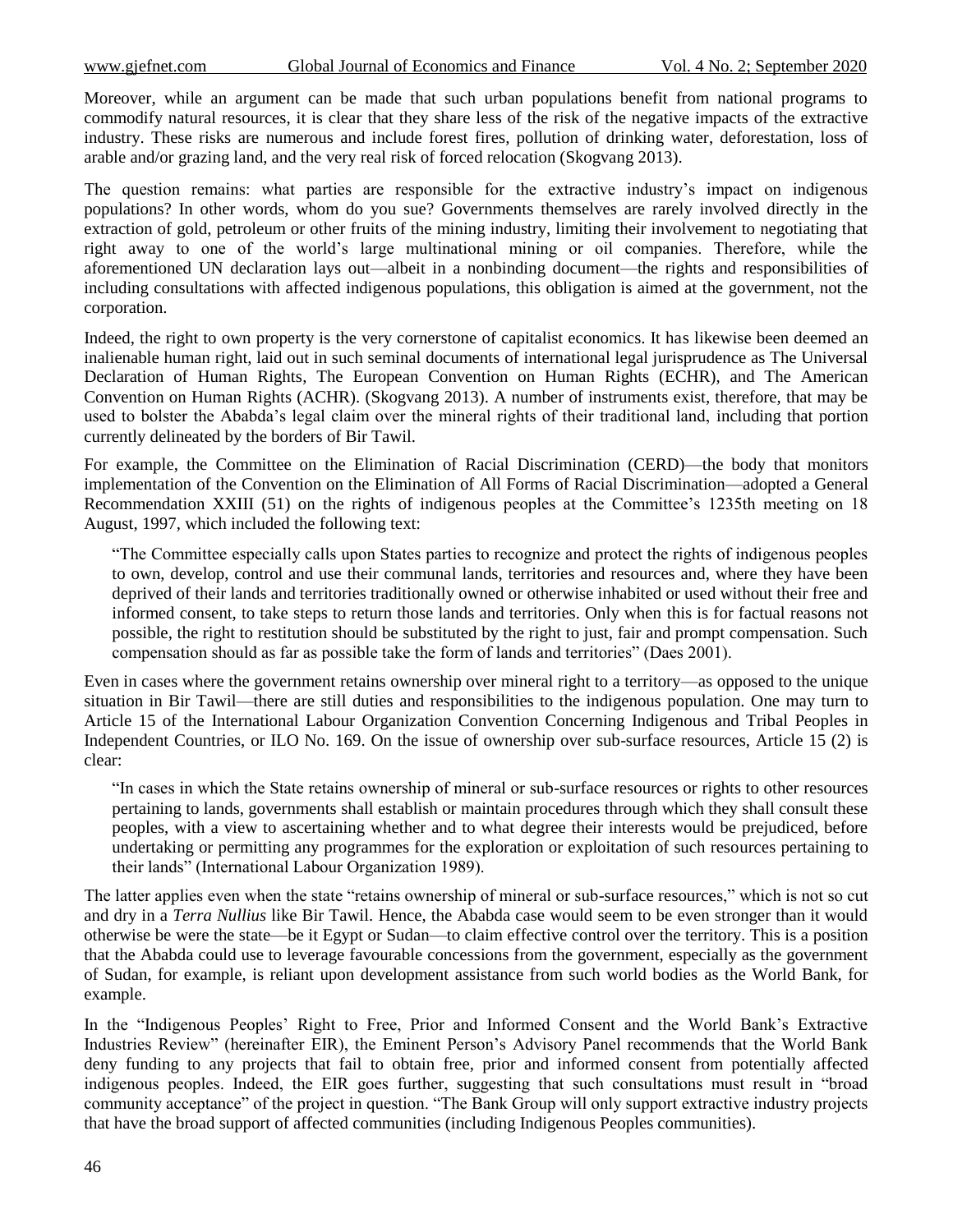This does not mean a veto power for individuals or any group, but it does mean that the Bank Group requires a process of free, prior, and informed consultation with affected communities that leads to broad acceptance by them of the project" (MacKay 2004).

The World Bank, moreover, has not been shy in threatening to withhold funding from officials in Khartoum unless steps are taken to harmonize the Sudanese economy with the norms of the global financial system. It has called on the government of Prime Minister Abdalla Hamdok to address an arrears of US\$16 billion owed to creditors before it will even consider any further lending or debt relief for the country (Abdallatif 2019).

Sometimes it is the case that resource development is used as an opportunity to form partnerships between government and indigenous communities, and can be used as a means of bringing said communities into the fold of the capitalist system. In Australia, for example, partnerships in the mining industry are being used to address some of the poverty endemic to remote Aboriginal communities. By law, these communities have the right to enter into negotiations with the government and mining companies in order to maximize their benefit from any extraction operations. This is a practice that goes back to the Australia High Court's 1992 Mabo decision, which bolstered the bargaining position of indigenous Australians through legislative protection of their heritage and human rights (Howlett 2010).

The examples cited above represent a good start in any attempt to assess how international law may be used to justify the Ababda people's right to exercise sovereignty over any mineral extraction operations in Bir Tawil. However, too often it is the case that legal rights—especially given the practical reality of the world order and anarchy in international relations—are akin the rules of sailing at sea: might has right.

States might easily choose to disregard the legal measures and norms outlined above in the absence of any judicial enforcement mechanisms. Fortunately, there are avenues of redress in such cases, such as the African Court on Human and Peoples' Rights (ACHPR). Established by African countries to protect human rights in Africa as a compliment to the activities of the African Commission on Human and Peoples' Rights, the ACHPR was designed for almost this exact situation. In the past, the court has ruled in favour of the Ogoni people in an action alleging that the government of Nigeria had violated articles of the African Charter. The Ogoni were granted compensation as well as relief and resettlement assistance in a case involving victims of government raids and damage to land and rivers by oil companies. Unfortunately, at the current time, neither Egypt nor Sudan is one of the 30 States that have ratified the Protocol which established the court, and so individuals from there would be unable to bring cases in front of the court. Moreover, the handling of Bir Tawil as a *Terra Nullius* would likewise be precedentsetting, with little in the way of legal precedent on which to rely by means of a blueprint. (Pereira & Gough 2013).

Another option would be the aforementioned ICJ. Although the International Court of Justice has weighed in on the issue, it should not be the first choice for an indigenous people seeking justice for a perceived violation of their rights. The ICJ is primarily a forum for state-to-state contestation of disputes, and is less suited as a venue for non-state actors to press their cases. Moreover, notwithstanding the previous citation of precedent, the ICJ's record on issues of indigenous land rights is less than progressive. While the court did, in its Western Sahara advisory opinion, invalidate anachronistic doctrines such as discovery, conquest, and *Terra Nullius* as acceptable justifications for advanced nations to secure sovereignty over indigenous lands, it failed to recognise traditional indigenous land tenure systems as valid under international law (Anghie 2007).

A more effective redress mechanism would be the compliance and monitoring bodies erected for various international Human Rights treaties. Unlike the ICJ, the UN Human Rights Council is set up to receive submissions from non-state actors on issues relating to violations of the International Covenant on Civil and Political Rights (ICCPR). As stated above, land and natural resource rights can be construed as falling under the category of human rights in this regard. Moreover, the HRC has a strong record of interpreting Article 27 of the ICCPR as being inclusive of indigenous land rights, though only insofar as these are part and parcel of cultural rights. Likewise, the UN Committee on Economic, Social and Cultural Rights (UNCESCR) has ruled in favour of indigenous rights over natural resources (Pereira & Gough 2013).

While the available venues for a redress of grievances are less than promising, there appears to be ample precedent and legislation within the canon of international law, institutions, and norms to support the interpretation that the Ababda hold effective sovereignty over the mineral rights in Bir Tawil.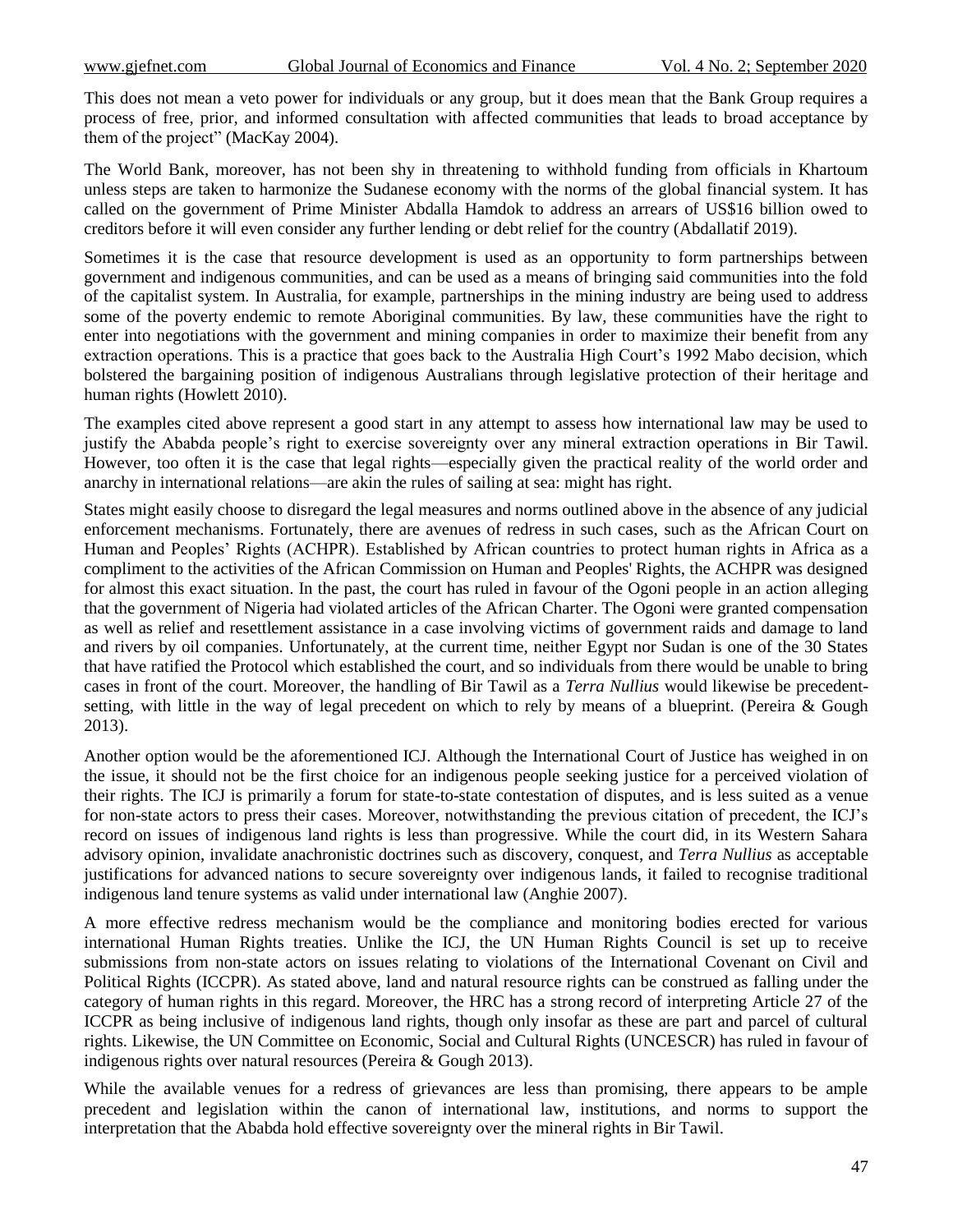Their reaction to the presence of the author and his party was initially defensive, which would seem to have been more symptomatic of an uncertainty over their legal standing in this regard, as well as the presence of a foreign gold-mining company, with operations just across the border, breathing down their necks. These foreign companies, as well as claimant monarchs such as Heaton and Dixit, serve as a constant reminder that the Ababda's sovereignty over the area is under constant threat. Yet as we have seen, a solid and compelling case could be made using the various instruments of international law that sovereignty and mineral rights to Bir Tawil should properly be conferred to the one group that has the longest continual claim to this land: the Ababda people.

## **Bibliography**

Abdallatif, Mawahib (2019). World bank asks Sudan to pay \$16bn debt arrears. The East African, Oct. 14, 2019.

- Anaya, J. (2005). Indigenous peoples' participatory rights in relation to decisions about natural resource extraction: the more fundamental issue of what rights indigenous peoples have in lands and resources. Ariz. J. Int'l & Comp. L., 22, 7.
- Anghie, Antony. (2007). Imperialism, Sovereignty and the Making of International Law. United Kingdom: Cambridge University Press.
- Assembly, U.G. (2007). United Nations declaration on the rights of indigenous peoples. UN Wash, 12, 1-18.
- Barnard, Hans. (2009) Archaeology of the Pastoral Nomads Between The Nile and The Red Sea. In J. Szuchman (ed.), Nomads, Tribes, and the State in the Ancient Near East: Cross-disciplinary Perspectives. Chicago: Oriental Institute. pp.15-41.
- Block 14 Gold Project. (n.d.). Retrieved January 15, 2020, from http://orcagold.com/project/block-14-gold-project
- Booth, George. (1700). The Historical Library of Diodorus the Sicilian: In Fifteen Books. The First Five, Contain the Antiquities of Egypt, Asia, Africa, Greece, the Islands, and Europe. The Last Ten, an Historical Account of the Affairs of the Persians, Grecians, Macedonians, and Other Parts of the World. To which are Added, the Fragments of Diodorus that are Found in the Bibliotheca of Photius: Together with Those Publish'd by H. Valesius, L. Rhodomannus, and F. Ursinus. United Kingdom: Edw. Jones.
- Bos-Seldenthuis, Jolanda E.M.F. (2007) *Life and Tradition of the Ababda Nomads in the Egyptian Desert, the Junction between Intangible and Tangible Heritage Management.* International Journal of Intangible Heritage, 2. pp. 31-43. ISSN 1975-4019
- Burckhardt, John Lewis. (1822). Travels in Nubia. United Kingdom.
- Cobo, J. R. M. (1986). Study of the problem of discrimination against indigenous populations.
- Daes, M. E. I. A. (2001). Prevention of discrimination and protection of indigenous peoples and minorities. Indigenous peoples and their relationship to land (Final working paper E/CN. 4/Sub. 2/2001/21).
- Dahshan, Mohamed El. (2019). A Fictional Country Is Reigniting Real Territorial Fears. Foreign Policy. September 25, 2019.
- Gilbert, Jérémie. (2014). Nomadic Peoples and Human Rights. United Kingdom: Taylor & Francis, 2014.
- Guirguis, M. (1956). El-Bega Tribes: A Little Known People of Egypt and the Sudan. *Civilisations*, 6(2), 237- 242. Retrieved January 13, 2020, from www.jstor.org/stable/41231322
- Hamed, Nabila, Haithem Ibrahim, Hatem A. Mekki, Irina Springuel, Hoda Yacoub, John Briggs, Alan Roe, and Joanne Sharp. (2002). "Indigenous environmental knowledges and sustainable development in semi-arid Africa."
- Howlett, C. (2010). Indigenous agency and mineral development: a cautionary note. Studies in Political Economy, 85(1), 99-123.
- International Labour Organization (ILO), (1989). Indigenous and Tribal Peoples Convention, C169, 27 June 1989, C169, available at: https://www.ilo.org/dyn/normlex/en/f?p=NORMLEXPUB:12100:0::NO::P12100\_ILO\_CODE:C169[acc
- Karalekas, Dean (2020). *The Men in No Man's Land: A Journey Into Bir Tawil*. (ISBN-13: 979-8666413401). Global Entertainments Press, London.
- Lobban, Richard A.. (2003). Historical Dictionary of Ancient and Medieval Nubia. Ukraine: Scarecrow Press.

essed 26 October 2020]